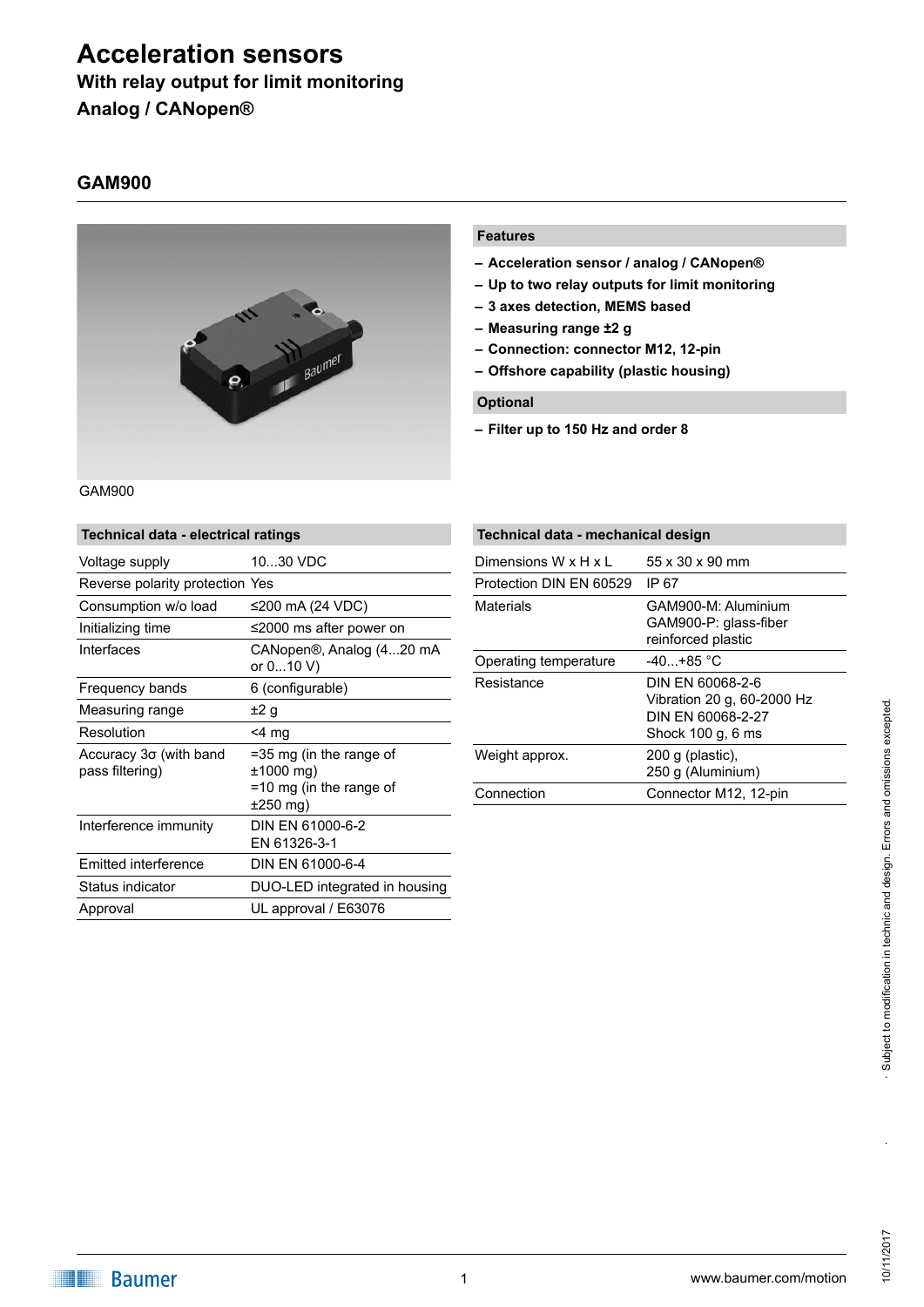# **With relay output for limit monitoring**

**Analog / CANopen®**

## **GAM900**

| Part number                                                                                                                                                                                                                                                                                                                                                                                                                                                                                                   |
|---------------------------------------------------------------------------------------------------------------------------------------------------------------------------------------------------------------------------------------------------------------------------------------------------------------------------------------------------------------------------------------------------------------------------------------------------------------------------------------------------------------|
| <b>ACA</b><br>GAM900-<br>2G<br>3<br>$\mathbf{r}$<br>                                                                                                                                                                                                                                                                                                                                                                                                                                                          |
| Relay trigger threshold<br>Encoding value 0599 at choice<br>Trigger threshold = encoding value $x$ 10 mg<br>$(e.g. 80 mg = 08 \times 10 mg)$<br>Encoding value 00: parameterization by the customer or with two<br>switching threshold<br>Voltage supply / interface<br>CC 1030 VDC / CANopen® and analog (420 mA)<br>VC 1030 VDC / CANopen® and analog (0+10 V)*<br>Connection / Output<br>1 x M12 connector, 12-pin / 1 x relay<br>2 x M12 connector, 12-pin / 2 x relay<br>2<br>Measuring range<br>2G ±2 g |
| Number of axes<br>3<br>Three axes<br>Housing material<br>Aluminium<br>М                                                                                                                                                                                                                                                                                                                                                                                                                                       |
| Glass-fiber reinforced plastic<br>Ρ                                                                                                                                                                                                                                                                                                                                                                                                                                                                           |

\* On request

#### **Accessories**

| <b>Connectors and cables</b> |                                                         |  |  |  |
|------------------------------|---------------------------------------------------------|--|--|--|
| 11142900                     | Female connector M12, 12-pin, 1 m cable<br>(Z 201.M01)  |  |  |  |
| 11138627                     | Female connector M12, 12-pin, 5 m cable<br>(Z 201.M05)  |  |  |  |
| 11142902                     | Female connector M12, 12-pin, 10 m cable<br>(Z 201.M10) |  |  |  |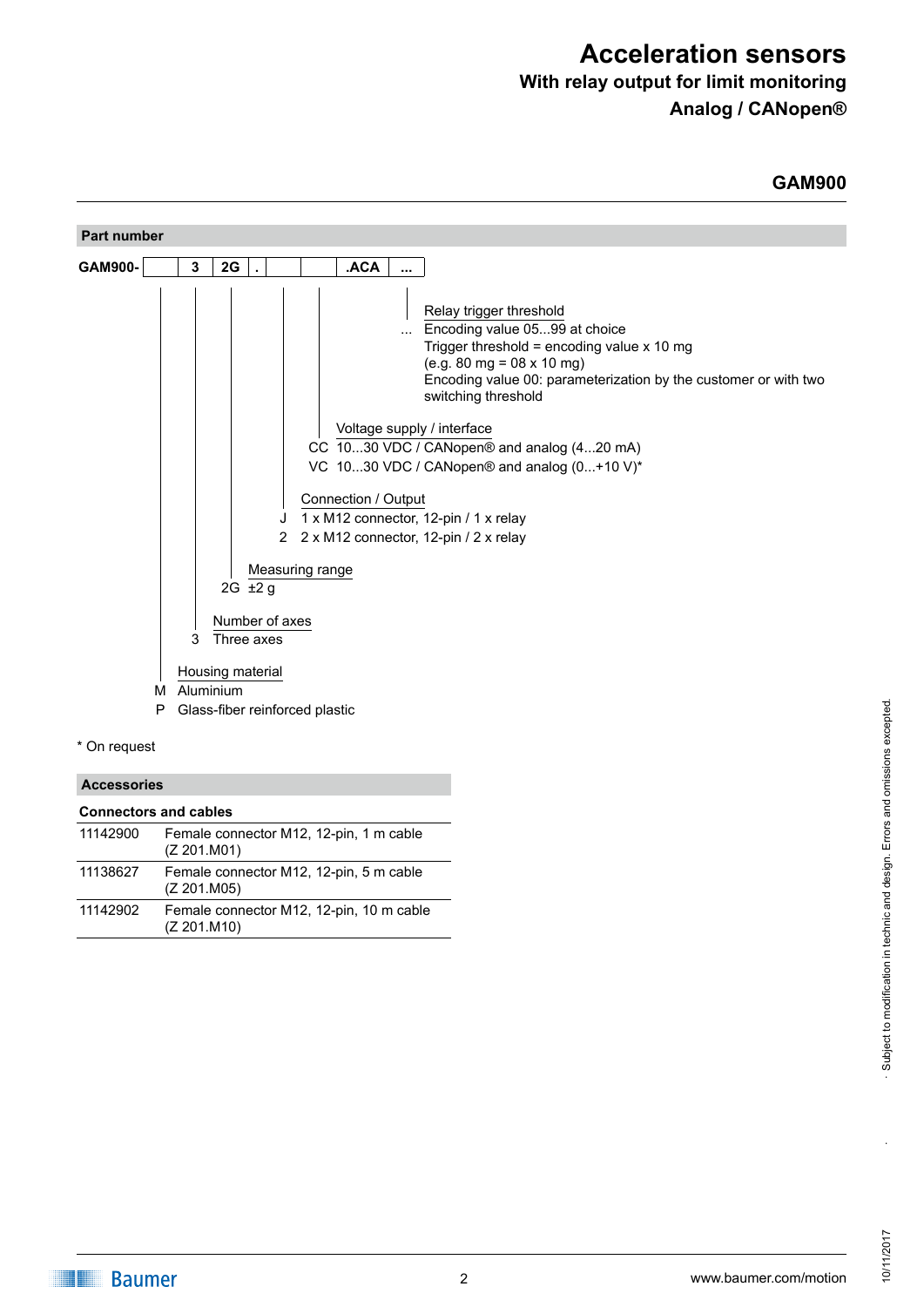# **Acceleration sensors With relay output for limit monitoring Analog / CANopen®**

# **GAM900**

### **Terminal assignment**

| Connector 1, connector M12, 12-pin |                       |  |  |
|------------------------------------|-----------------------|--|--|
| Pin                                | Description           |  |  |
| Pin 1                              | GND                   |  |  |
| Pin 2                              | Test input            |  |  |
| Pin 3                              | UB                    |  |  |
| Pin 4                              | Analog ground         |  |  |
| Pin 5                              | Analog output X       |  |  |
| Pin 6                              | Analog output Y       |  |  |
| Pin 7                              | Relay 1 / contact NO* |  |  |
| Pin 8                              | <b>CAN Ground</b>     |  |  |
| Pin 9                              | Relay 1 / contact CO* |  |  |
| <b>Pin 10</b>                      | Relay 1 / contact NC* |  |  |
| <b>Pin 11</b>                      | <b>CAN Low</b>        |  |  |
| <b>Pin 12</b>                      | <b>CAN High</b>       |  |  |





Connector 1





Connector 1 Connector 2

| Connector 2, connector M12, 12-pin |                       |  |  |  |  |
|------------------------------------|-----------------------|--|--|--|--|
| Pin                                | Description           |  |  |  |  |
| Pin 1                              | Relay 2 / contact CO* |  |  |  |  |
| Pin 2                              | n.c.                  |  |  |  |  |
| Pin 3                              | n.c.                  |  |  |  |  |
| Pin 4                              | n.c.                  |  |  |  |  |
| Pin 5                              | n.c.                  |  |  |  |  |
| Pin 6                              | n.c.                  |  |  |  |  |
| Pin 7                              | n.c.                  |  |  |  |  |
| Pin 8                              | <b>CAN Ground</b>     |  |  |  |  |
| Pin 9                              | Relay 2 / contact NO* |  |  |  |  |
| <b>Pin 10</b>                      | Relay 2 / contact NC* |  |  |  |  |
| <b>Pin 11</b>                      | <b>CAN Low</b>        |  |  |  |  |
| <b>Pin 12</b>                      | CAN High              |  |  |  |  |

\* Customer-specific relay configuration on request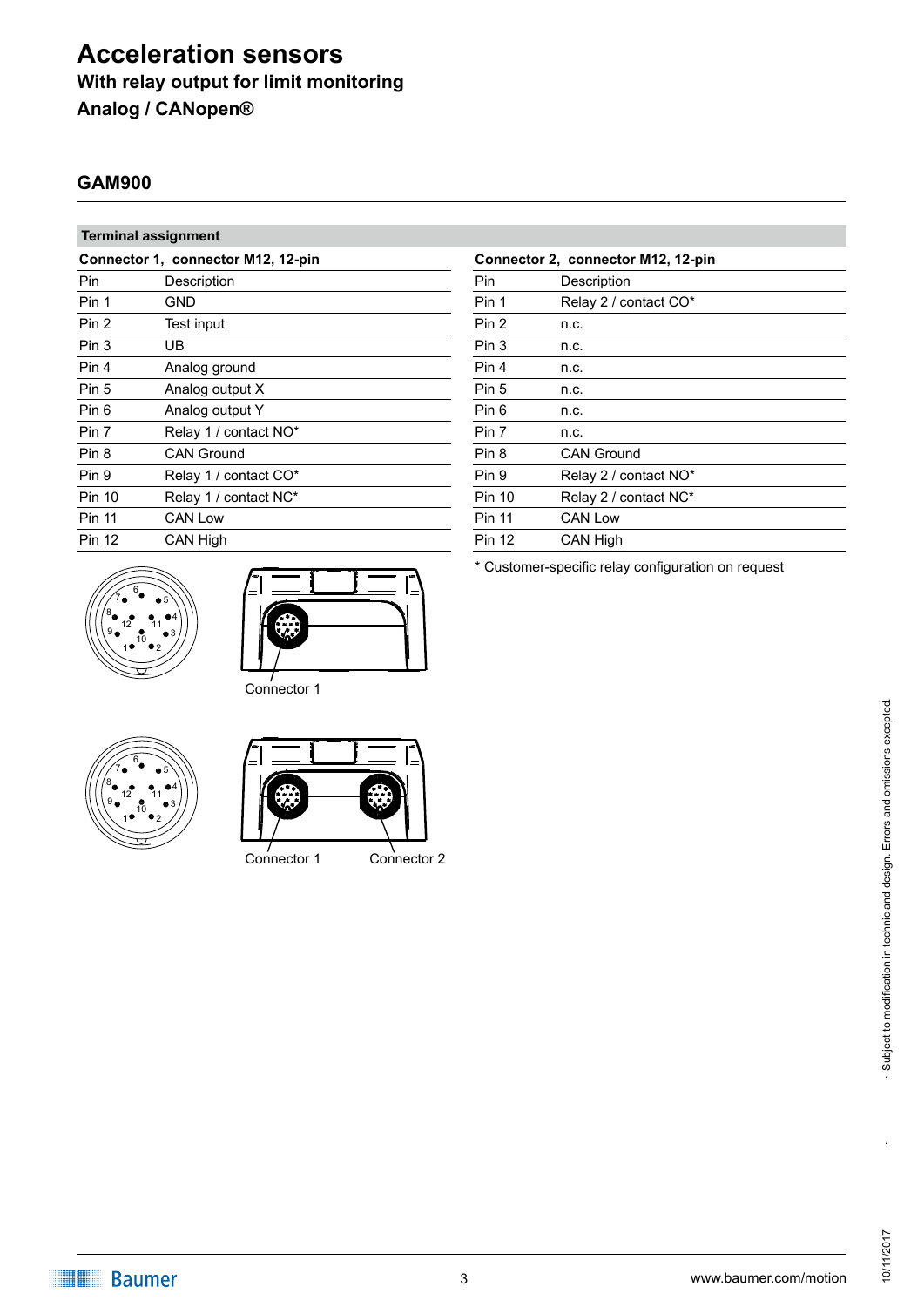# **With relay output for limit monitoring**

**Analog / CANopen®**

## **GAM900**

### **Configuration profile**

| <b>Band</b>        | <b>CANopen 1</b>  | <b>CANopen 2</b>  | <b>CANopen 3</b>         | <b>CANopen 4</b> | Analog 1        | Analog 2        |
|--------------------|-------------------|-------------------|--------------------------|------------------|-----------------|-----------------|
| <b>Direction</b>   | X                 |                   | Ζ                        | X,Y              | X               | Y               |
| Range              | ±2 g              | ±2 g              | ±2 g                     | ±2 g             | $\pm 0.5$ g     | $\pm 0.5$ g     |
| Resolution         | $1.00 \text{ ma}$ | $1.00 \text{ mg}$ | $1.00 \text{ ma}$        | $1.00$ mg        | $0.244$ mg      | $0.244$ mg      |
| Filter type        | <b>Bandpass</b>   | <b>Bandpass</b>   | <b>Bandpass</b>          | <b>Bandpass</b>  | <b>Bandpass</b> | <b>Bandpass</b> |
| Filter order       | 4                 | 4                 | 4                        | 4                | 4               | 4               |
| <b>Bandwidth</b>   | $0.0525$ Hz       | $0.0525$ Hz       | $0.0525$ Hz              | $0.0525$ Hz      | $0.0525$ Hz     | $0.0525$ Hz     |
| Relay ID           | 2                 | 2                 |                          |                  |                 |                 |
| Relay attack value | see part no.      | see part no.      | $\qquad \qquad$          | see part no.     | -               | -               |
| Relay attack time  | 0 <sub>s</sub>    | 0 s               | -                        | 0 <sub>s</sub>   | -               |                 |
| Relay decay value  | 100 %             | 100 %             | $\overline{\phantom{m}}$ | 100 %            | -               |                 |
| Relay decay time   | 1 s               | 1 s               | -                        | 1 <sub>s</sub>   | -               |                 |

Different configurations on request.

### **Installation position**



·<br>.<br>.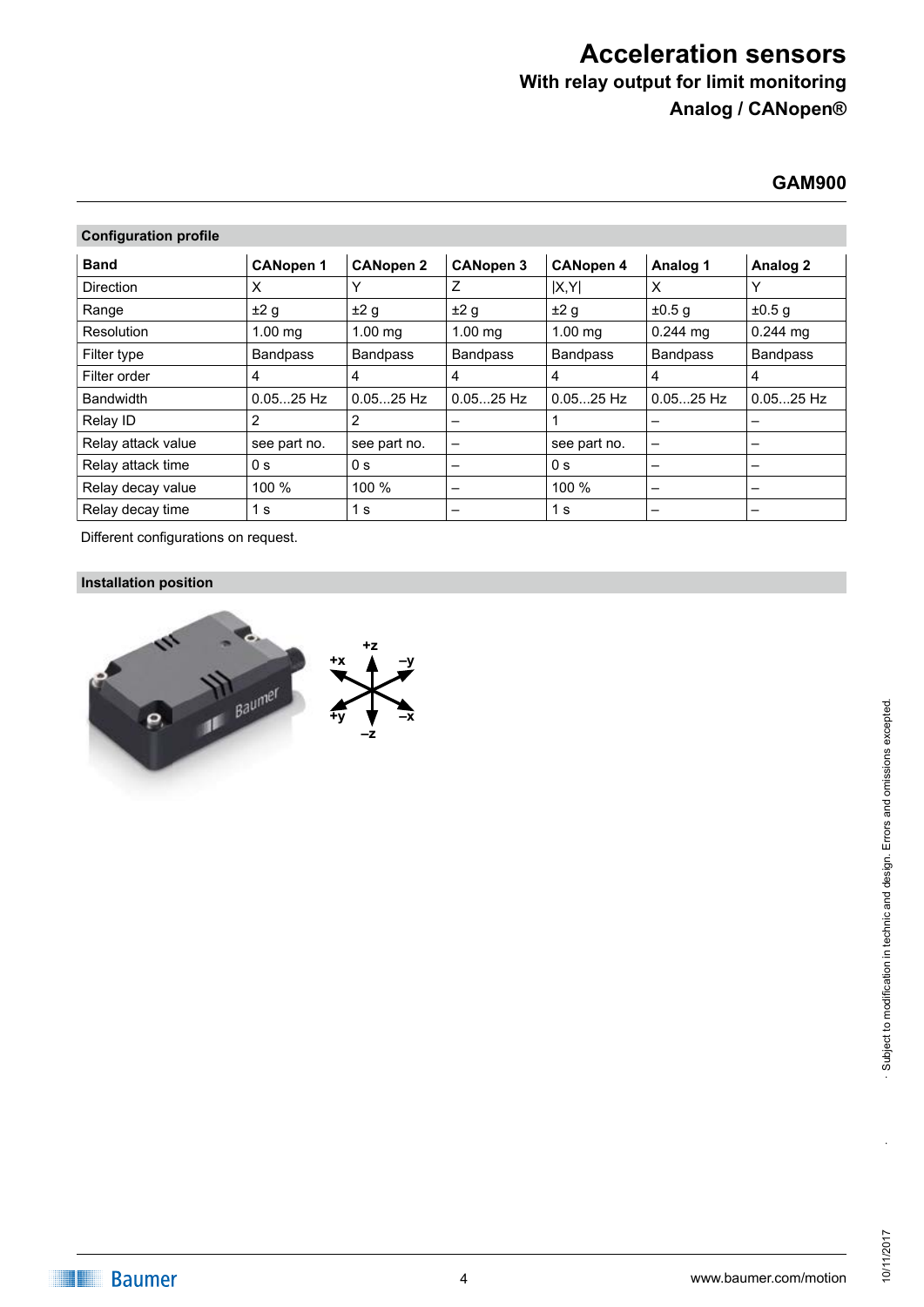**With relay output for limit monitoring**

**Analog / CANopen®**

# **GAM900**

#### **Dimensions**

#### **GAM900 - plastic housing 1x connector M12**







#### **GAM900 - plastic housing 2x connector M12**







#### **GAM900 - aluminium housing 1x connector M12**